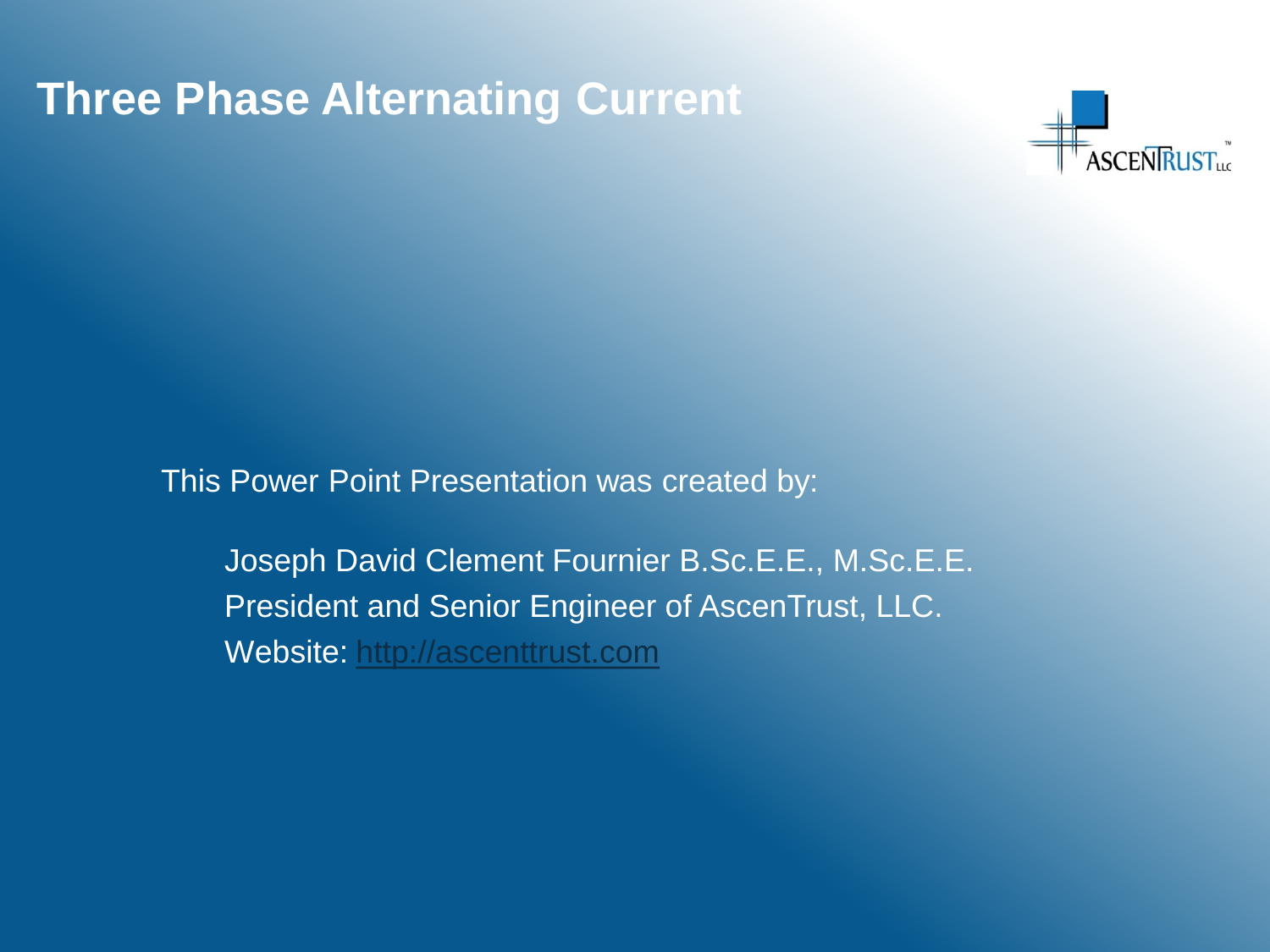

**Three-phase electric power** is a common method of alternating current electric power generation, transmission, and distribution. It is a type of polyphase system and is the most common method used by electrical grids worldwide to transfer power. It is also used to power large motors and other heavy loads. A three-wire three-phase circuit is usually more economical than an equivalent two-wire single-phase circuit at the same line to ground voltage because it uses less conductor material to transmit a given amount of electrical power.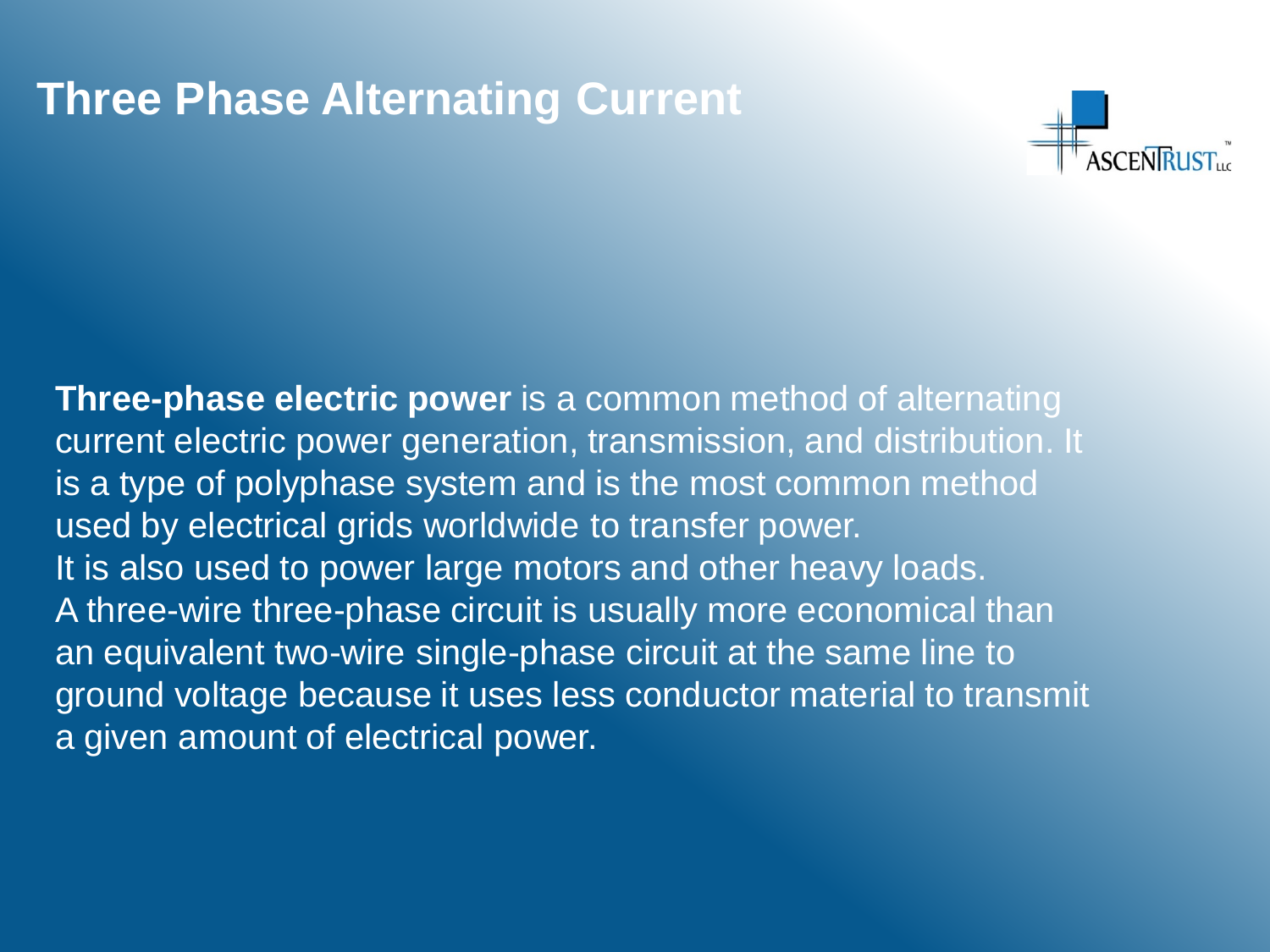**Introduction to Faraday's Law -One**



**Faraday's law of induction** (briefly, **Faraday's law**) is a basic law of electromagnetism predicting how a magnetic field will interact with an electric circuit to produce an electromotive force (EMF)—a phenomenon known as electromagnetic induction. It is the fundamental operating principle of electrical generation facilities, transformers, inductors, and many types of electrical motors and solenoid.s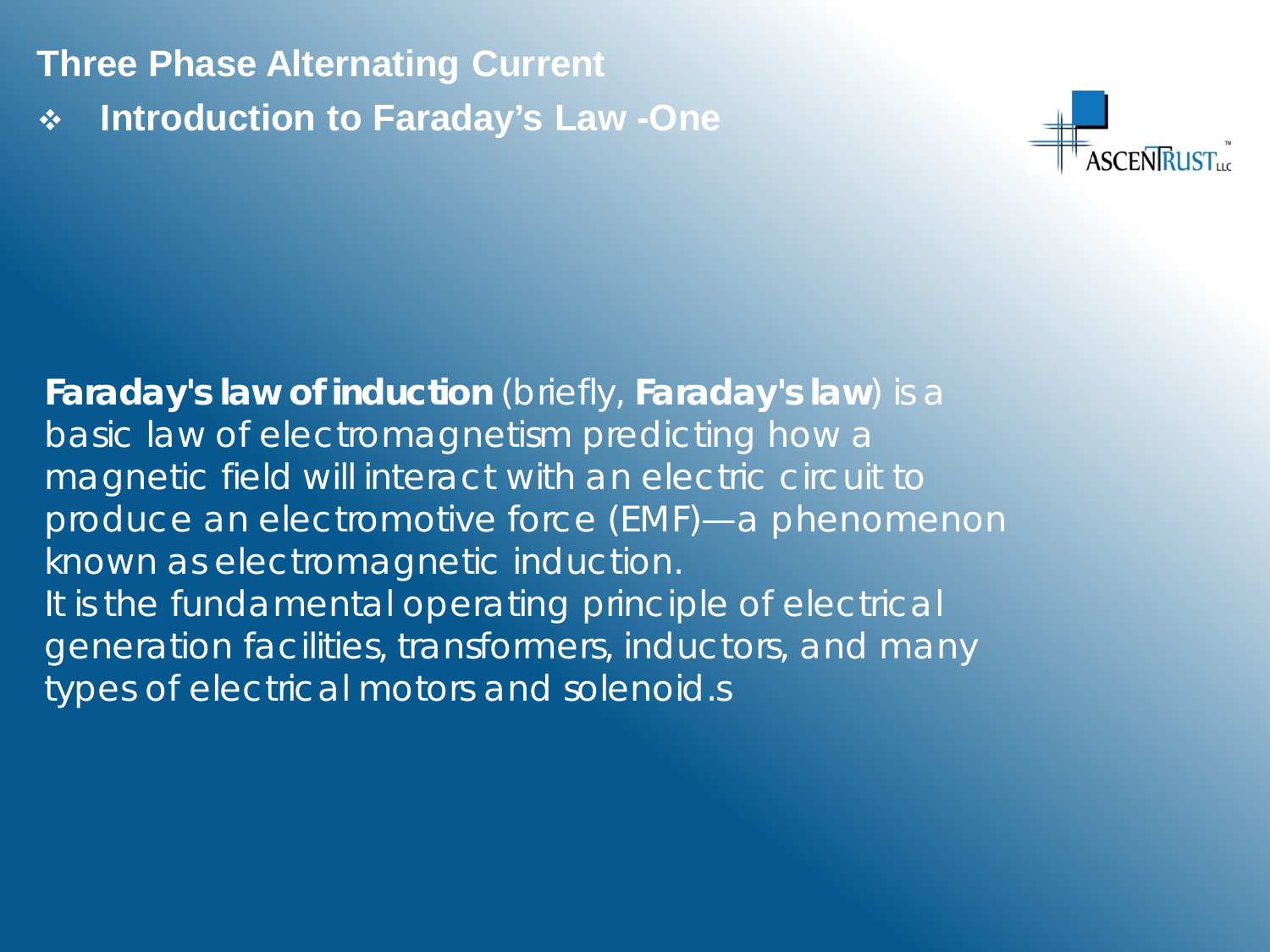**Introduction to Faraday's Law-Two** 



We can define a magnetic flux

$$
d\Phi_B = \vec{B} \cdot d\vec{A}
$$

where *dA* is an incremental area with the total flux being given

$$
\Phi_B = \int \vec{B} \cdot d\vec{A}
$$



Note that this integral is *not* over a closed surface, for that integral would yield zero for an answer, since there are no sources or sinks for the magnetic as there is with electric fields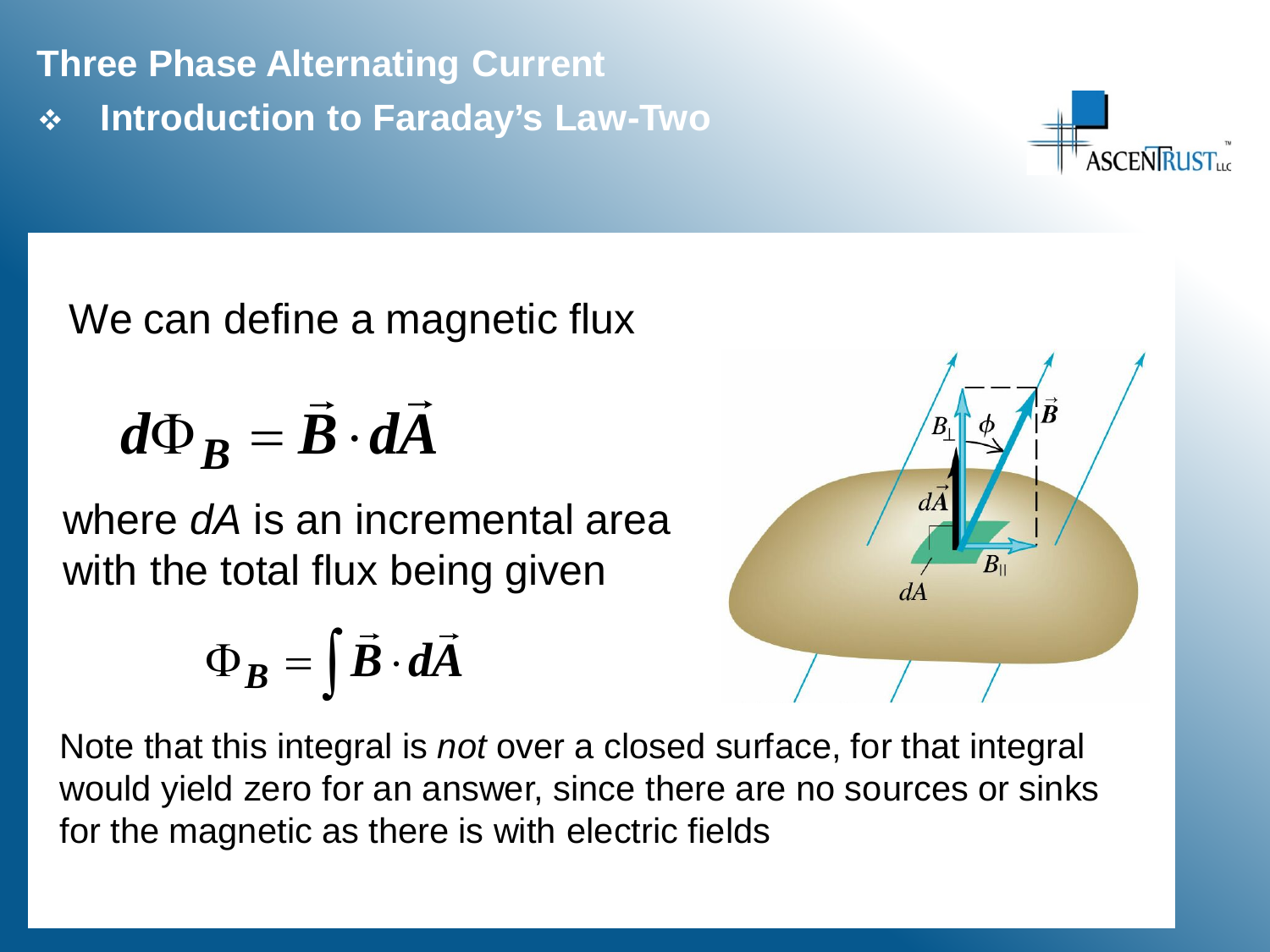**Introduction to Faraday's Law-Three** 



It was Michael Faraday who was able to link the induced current with a changing magnetic flux

He stated that:

"The induced emf (electromotive force) in a closed loop equals the negative of the time rate of change of the magnetic flux through the loop"

$$
\varepsilon=-\frac{d\Phi_B}{dt}
$$

The induced emf *opposes* the change that is occurring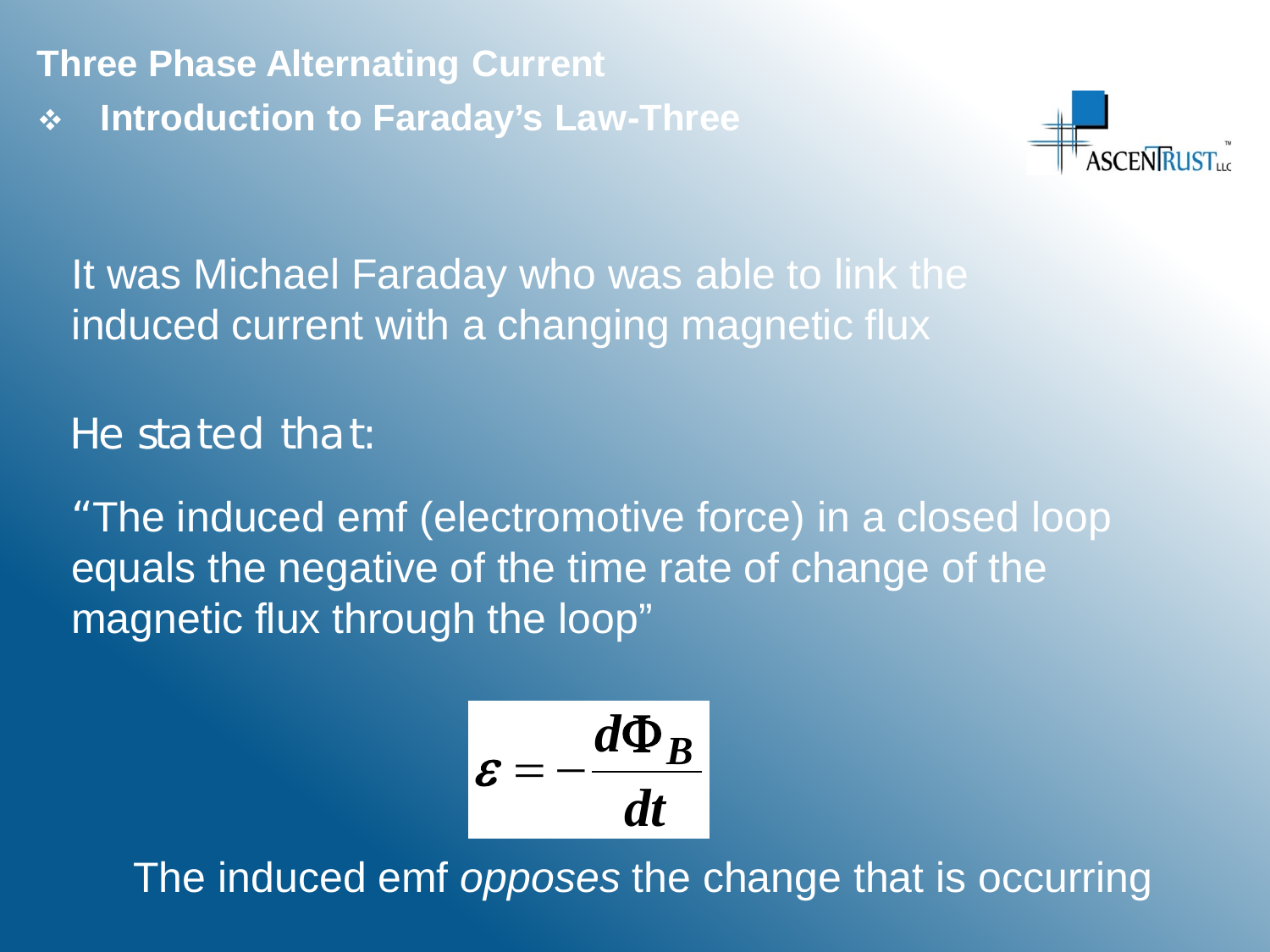**Introduction to Faraday's Law-Four** 



(Faraday's Law) 
$$
\mathcal{E} = -\frac{d\Phi_B}{dt} \quad \text{(Volts)}
$$

**Induced emf (electro-magnetic force)** in a closed loop equals the *negative* time rate of change of magnetic flux through the loop



$$
\Phi_B = \vec{B} \cdot \vec{A} = B \cdot A \cos \phi
$$
  
for  

$$
\phi = \omega t
$$
  

$$
\mathcal{E} = B \cdot A \sin \omega t
$$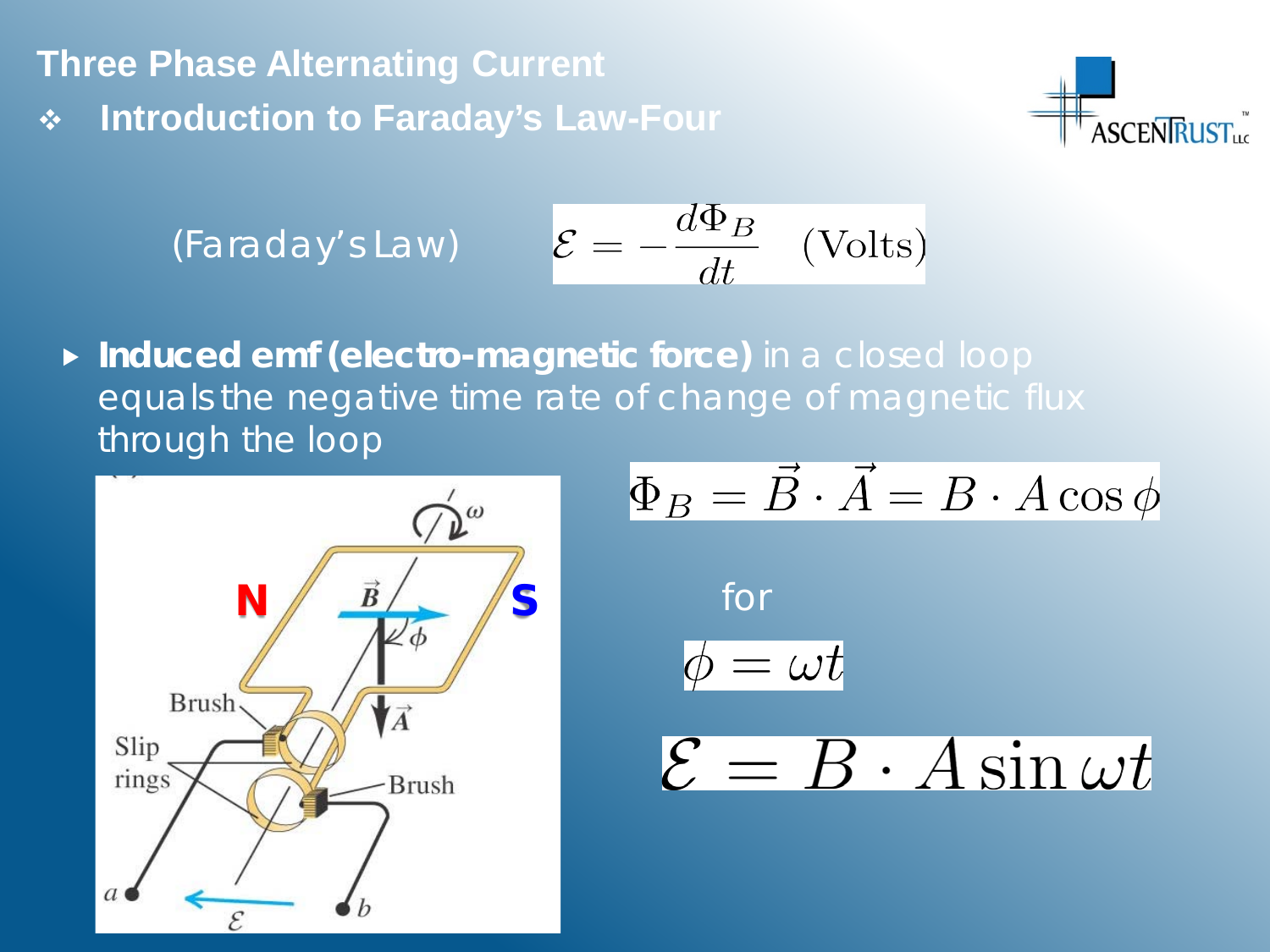### **Introduction to Faraday's Law-Five**



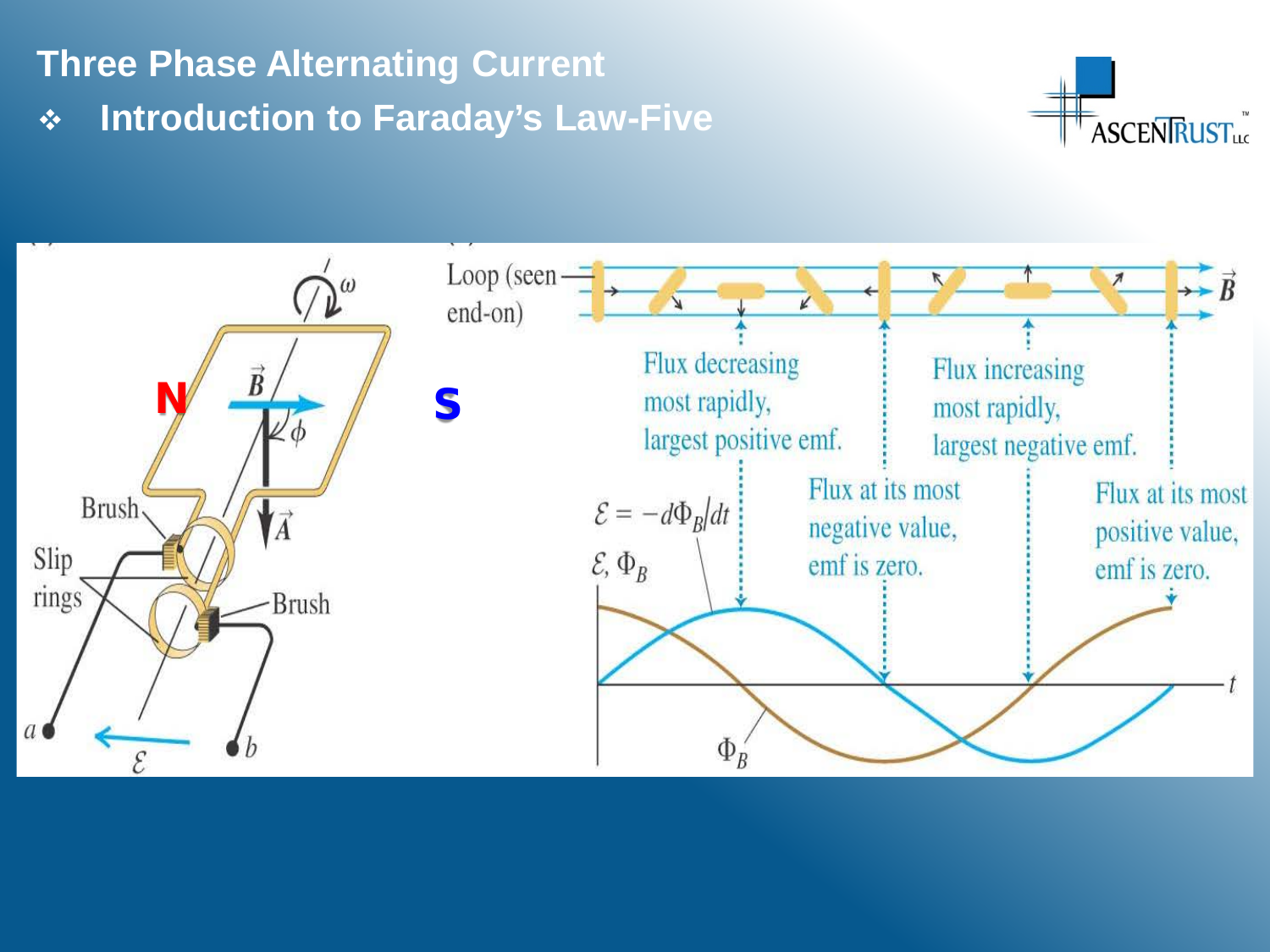## **Three Phase Alternating Current Generating Three-phase Voltage**





• Three-phase voltage can be also generated with three single-phase voltage

$$
V_{aa'} = \sqrt{2V} \cos \omega t
$$
  
\n
$$
V_{bb'} = \sqrt{2V} \cos(\omega t - 120^{\circ})
$$
  
\n
$$
V_{cc'} = \sqrt{2V} \cos(\omega t - 240^{\circ})
$$



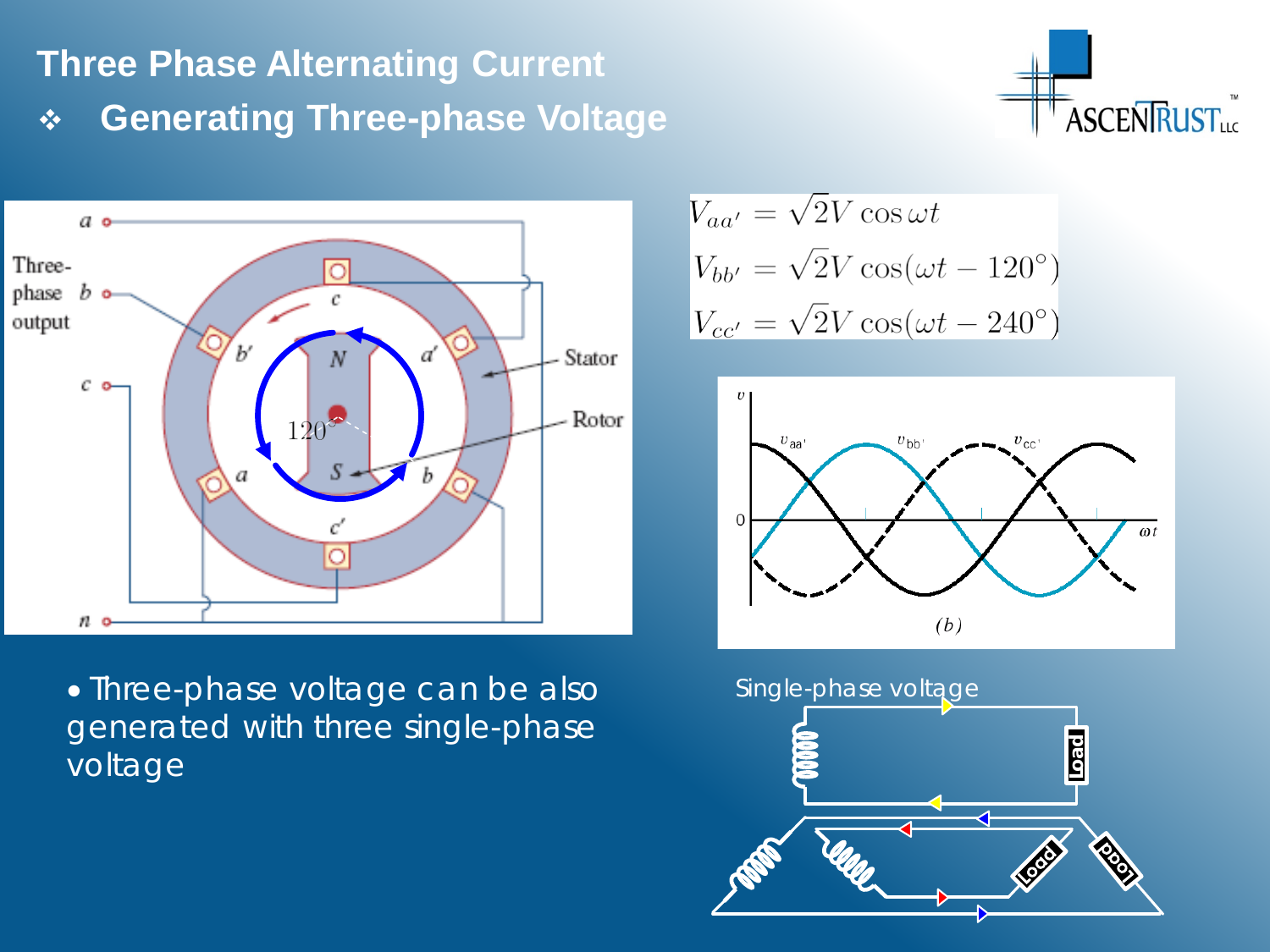### **Generating Three-phase Voltage: Two Methods of Source Connections**





$$
\mathbf{V}_{an} = V_p \underline{\wedge} 0^{\circ} = V_p \cos(0^{\circ}) + V_p \sin(0^{\circ}) = V_p
$$
  
\n
$$
\mathbf{V}_{bn} = V_p \underline{\wedge} 120^{\circ} = V_p \cos(-120^{\circ}) + V_p \sin(-120^{\circ}) = V_p(-0.5 - 0.866j)
$$
  
\n
$$
\mathbf{V}_{bn} = V_p \underline{\wedge} 240^{\circ} = V_p \underline{\wedge} 120^{\circ} = V_p \cos(-240^{\circ}) + V_p \sin(-240^{\circ}) = V_p(-0.5 + 0.866j)
$$
  
\n
$$
\mathbf{V}_{an} + \mathbf{V}_{bn} + \mathbf{V}_{cn} = 0
$$

#### ⇒ voltages between the **lines** a,b,c and the **neutral line** n: **phase voltages**.

⇒ voltages between the **lines** V<sub>ab</sub>, V<sub>bc</sub>, V<sub>ca</sub>: **phase voltages**.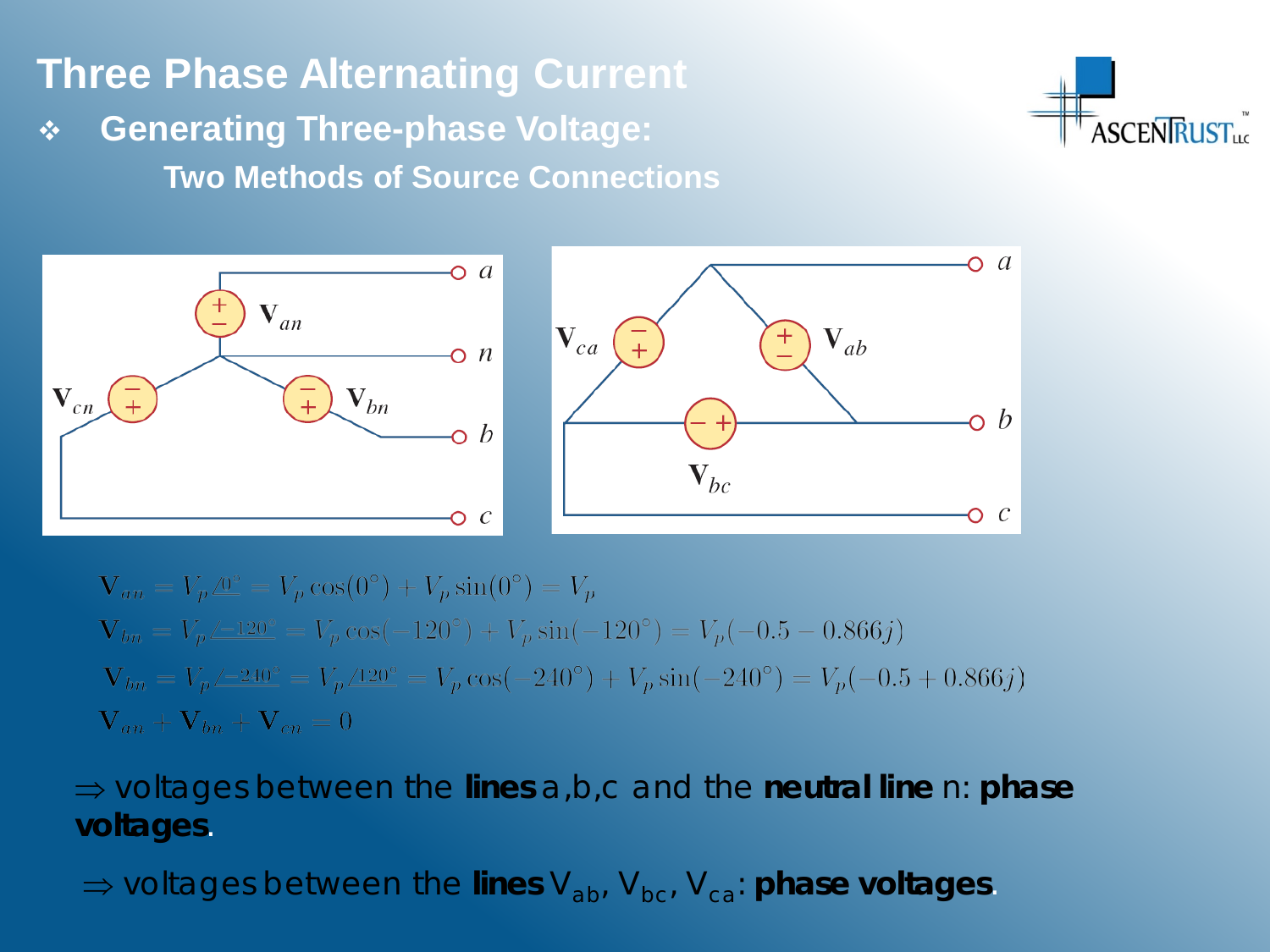### **Phase Sequence**

- Balanced phase voltages are equal in magnitude and are out of phase with each other by 120<sup>0</sup>
- There are two possible ways in which a source can be balanced



$$
\mathbf{V}_{an} = V_p \underline{/0^{\circ}}
$$
  
\n
$$
\mathbf{V}_{cn} = V_p \underline{/ -120^{\circ}}
$$
  
\n
$$
\mathbf{V}_{bn} = V_p \underline{/ -240^{\circ}} = V_p \underline{/ +120^{\circ}}
$$

#### **Positive** or abc sequence

 $V_{cn} = V_p \div 240^\circ = V_p \div 120^\circ$ 

 $V_{an} = V_p \sqrt{0^{\circ}}$ 

 $V_{bn} = V_p / -120^{\circ}$ 



The phase sequence may also be regarded as the order in which the phase voltages reach their peak (or maximum) values with respect to time.

#### **Negative** or acb sequence



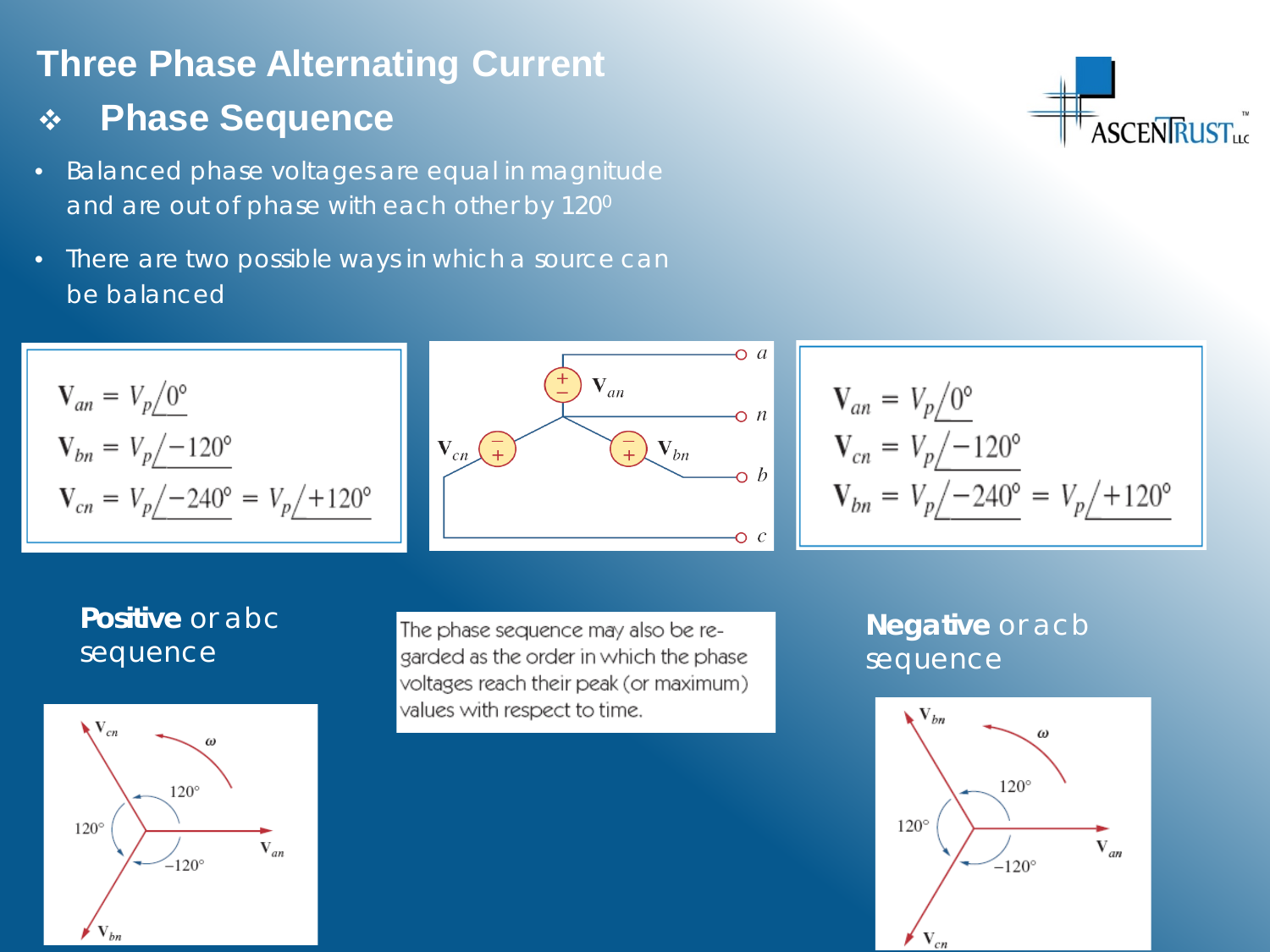**Y-Delta Conversion** 



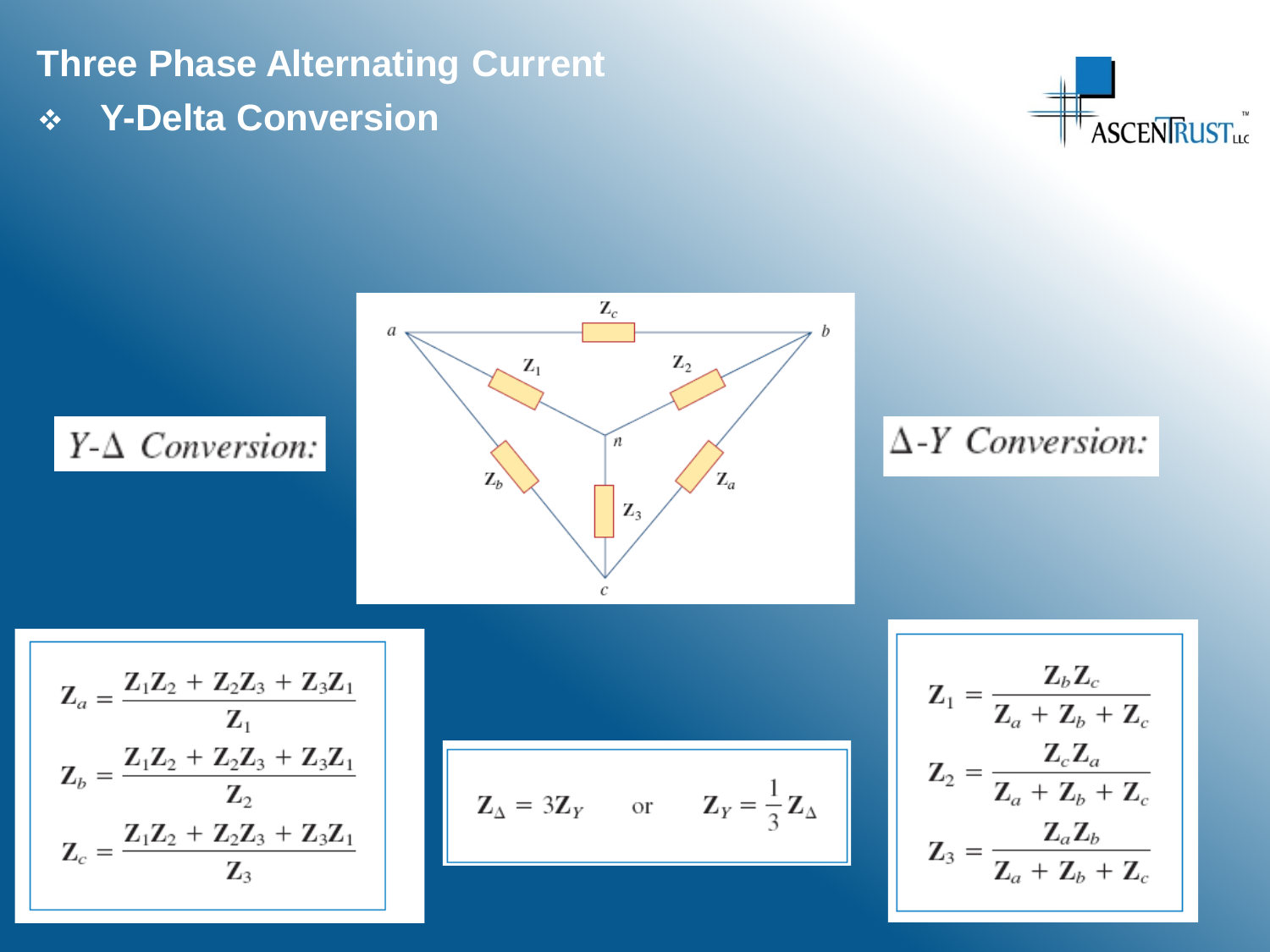**Balanced Three-phase Load** 



- Similar to the source, the load can also be Delta or Wye connected.
- \* A balanced load: the phase impedances are equal in magnitude and in phase.

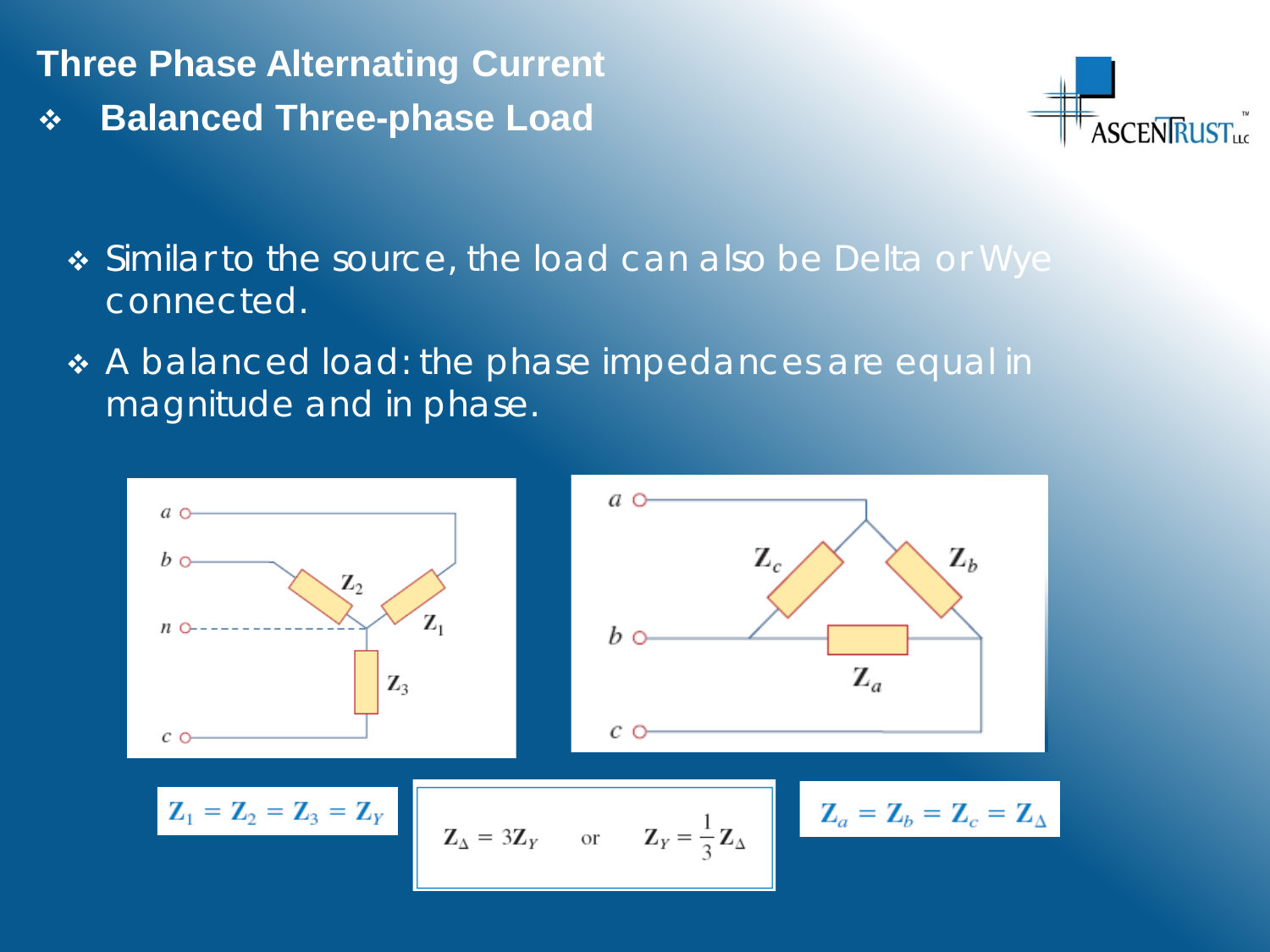## **Three Phase Alternating Current Connections with Loads**





# Balanced Y-Y connection



Balanced  $\Delta - \Delta$  connection



# Balanced Y- $\Delta$  connection



Balanced  $\Delta-Y$  connection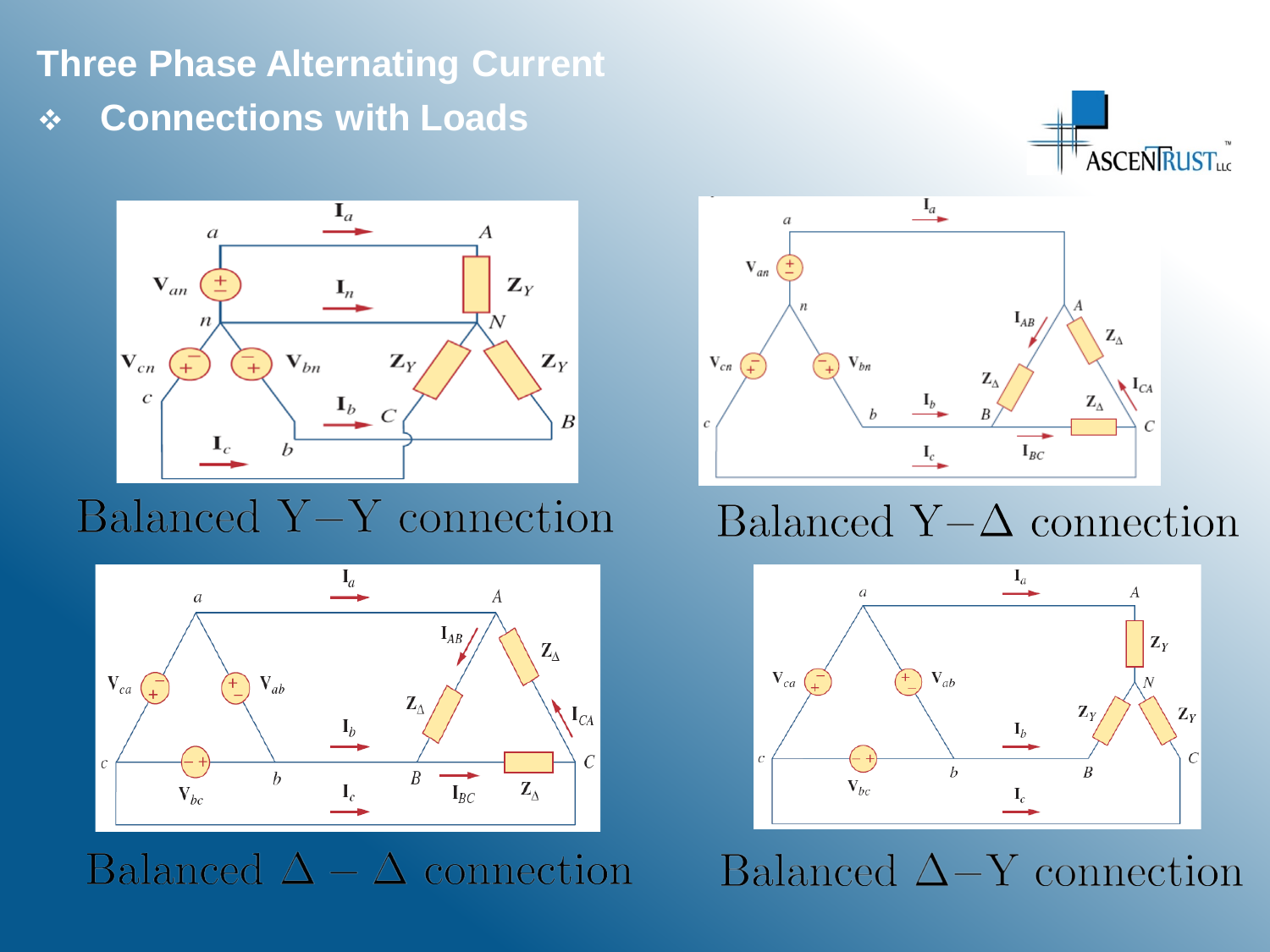**Balanced Wye-Wye Connection-One** 





## Balanced Y-Y connection



Balanced load:

$$
\mathbf{Z}_1 = \mathbf{Z}_2 = \mathbf{Z}_3 = \mathbf{Z}_Y
$$

#### Line voltage (or line-to-line voltage)

$$
\mathbf{V}_{ab} = \mathbf{V}_{an} - \mathbf{V}_{bn} = V_p \underline{\mathcal{O}^{\circ}} - V_p \underline{\mathcal{L}^{-120^{\circ}}}
$$

$$
= V_p \left( 1 + \frac{1}{2} + j \frac{\sqrt{3}}{2} \right) = \sqrt{3} V_p \underline{\mathcal{A}^{0^{\circ}}}
$$

$$
\mathbf{V}_{ca} = \mathbf{V}_{cn} - \mathbf{V}_{an} = \sqrt{3}V_p \angle 210^\circ
$$

$$
\mathbf{V}_{bc} = \mathbf{V}_{bn} - \mathbf{V}_{cn} = \sqrt{3}V_p \angle 90^\circ
$$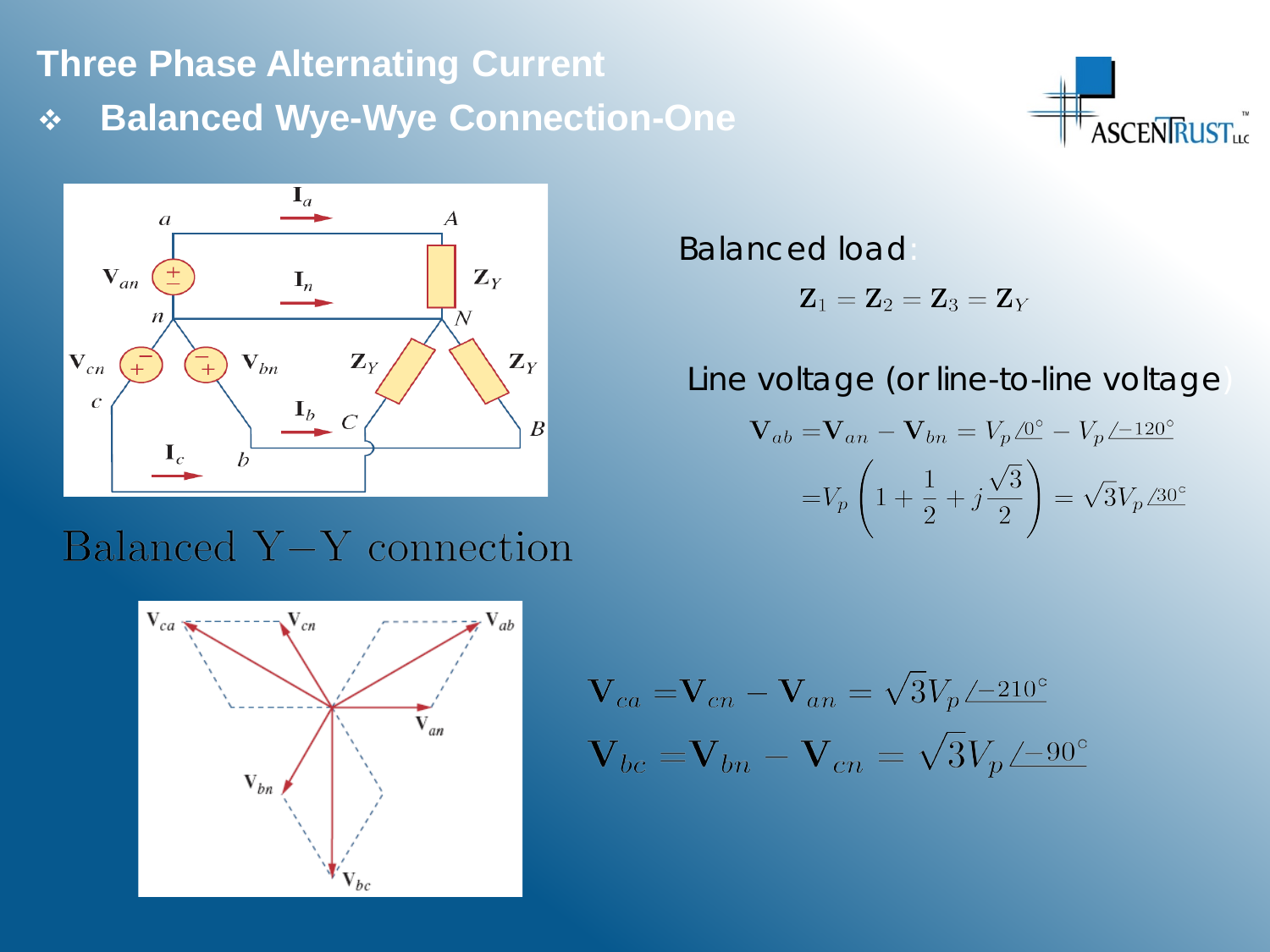**Balanced Wye-Wye Connection-Two** 





By Kirchhov's Voltage Law (KVL), the current along the line (line current):

$$
\mathbf{I}_a = \frac{\mathbf{V}_{an}}{\mathbf{Z}_Y}
$$

$$
\mathbf{I}_b = \frac{\mathbf{V}_{bn}}{\mathbf{Z}_Y} = \frac{\mathbf{V}_{an} \angle =120^\circ}{\mathbf{Z}_Y} = \mathbf{I}_a \angle =120^\circ
$$

$$
_{c}=\frac{\mathbf{V}_{cn}}{\mathbf{Z}_{Y}}=\frac{\mathbf{V}_{an}\angle=240^{\circ}}{\mathbf{Z}_{Y}}=\mathbf{I}_{a}\angle=240^{\circ}
$$

 $\mathbf{I}_a + \mathbf{I}_b + \mathbf{I}_c = 0$   $\mathbf{I}_n = -(\mathbf{I}_a + \mathbf{I}_b + \mathbf{I}_c) = 0$   $\mathbf{V}_{nN} = \mathbf{Z}_n \mathbf{I}_n = 0$ 

Voltage across neutral line is zero: it can be removed

- Phase current is the current in each phase of the source of load.
- In Y-Y system, the line current is the same as the phase current.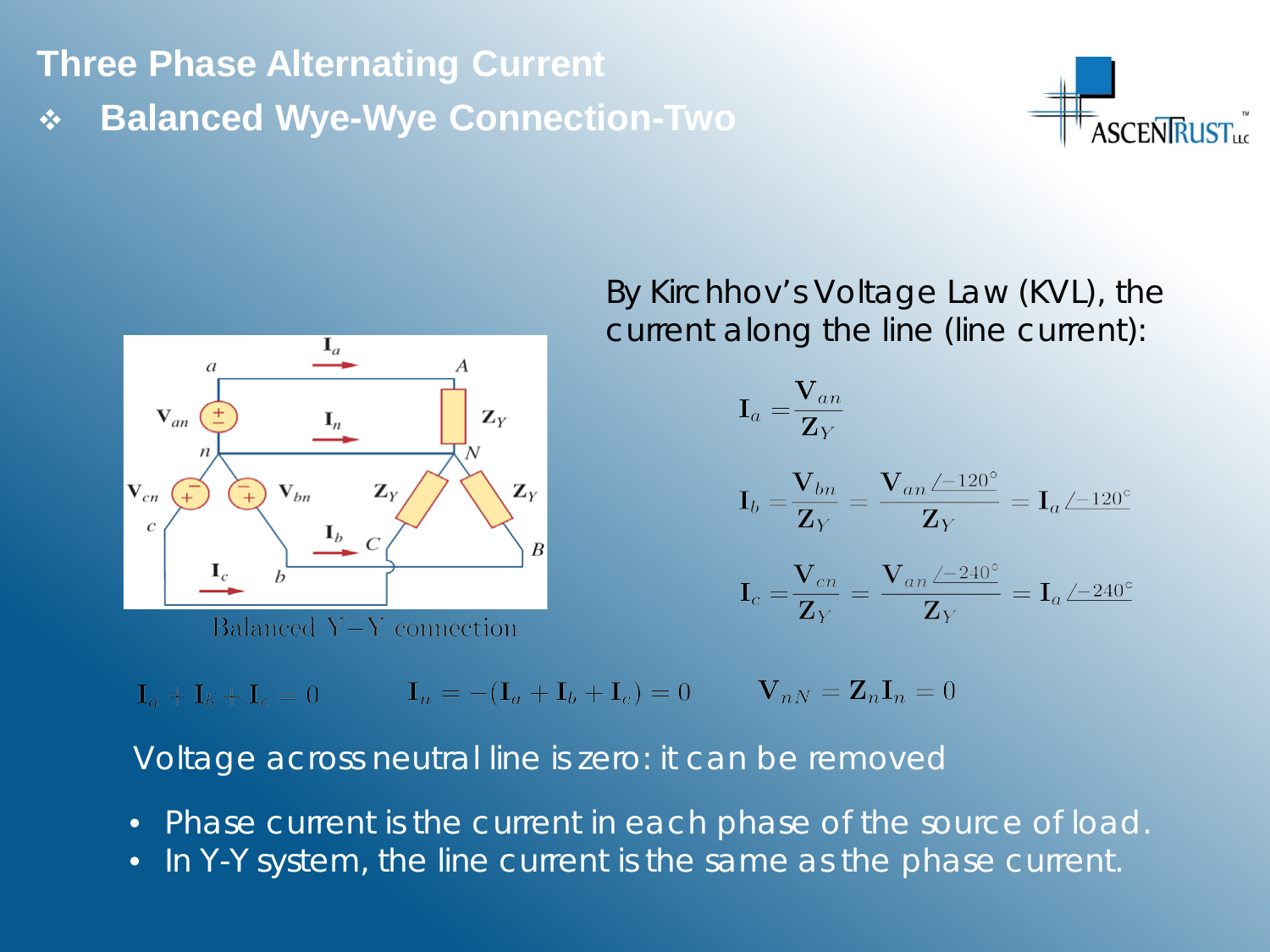**Balanced Wye-Delta Connection-One** 





#### • Phase current can be

$$
\mathbf{I}_{AB} = \frac{\mathbf{V}_{AB}}{\mathbf{Z}_{\Delta}}, \qquad \mathbf{I}_{BC} = \frac{\mathbf{V}_{BC}}{\mathbf{Z}_{\Delta}}, \qquad \mathbf{I}_{CA} = \frac{\mathbf{V}_{CA}}{\mathbf{Z}_{\Delta}}
$$

• Alternatively,

$$
-\mathbf{V}_{an} + \mathbf{Z}_{\Delta} \mathbf{I}_{AB} + \mathbf{V}_{bn} = 0 \quad \Rightarrow \quad \mathbf{I}_{AB} = \frac{\mathbf{V}_{an} - \mathbf{V}_{bn}}{\mathbf{Z}_{\Delta}} = \frac{\mathbf{V}_{ab}}{\mathbf{Z}_{\Delta}} = \frac{\mathbf{V}_{AB}}{\mathbf{Z}_{\Delta}}
$$

#### Phase voltage

$$
\mathbf{V}_{an} = V_p \underline{/0^{\circ}} \mathbf{V}_{on} = V_p \underline{/ -120^{\circ}}, \qquad \mathbf{V}_{cn} = V_p \underline{/ +120^{\circ}}
$$

### Line voltage is

$$
\mathbf{V}_{ab} = \mathbf{V}_{an} - \mathbf{V}_{bn}
$$
  
=  $\sqrt{3}V_p/30^\circ$  =  $\mathbf{V}_{AB}$   

$$
\mathbf{V}_{bc} = \mathbf{V}_{bn} - \mathbf{V}_{cn} = \sqrt{3}V_p/90^\circ = \mathbf{V}_{BC}
$$
  

$$
\mathbf{V}_{ca} = \mathbf{V}_{cn} - \mathbf{V}_{an} = \sqrt{3}V_p/900^\circ
$$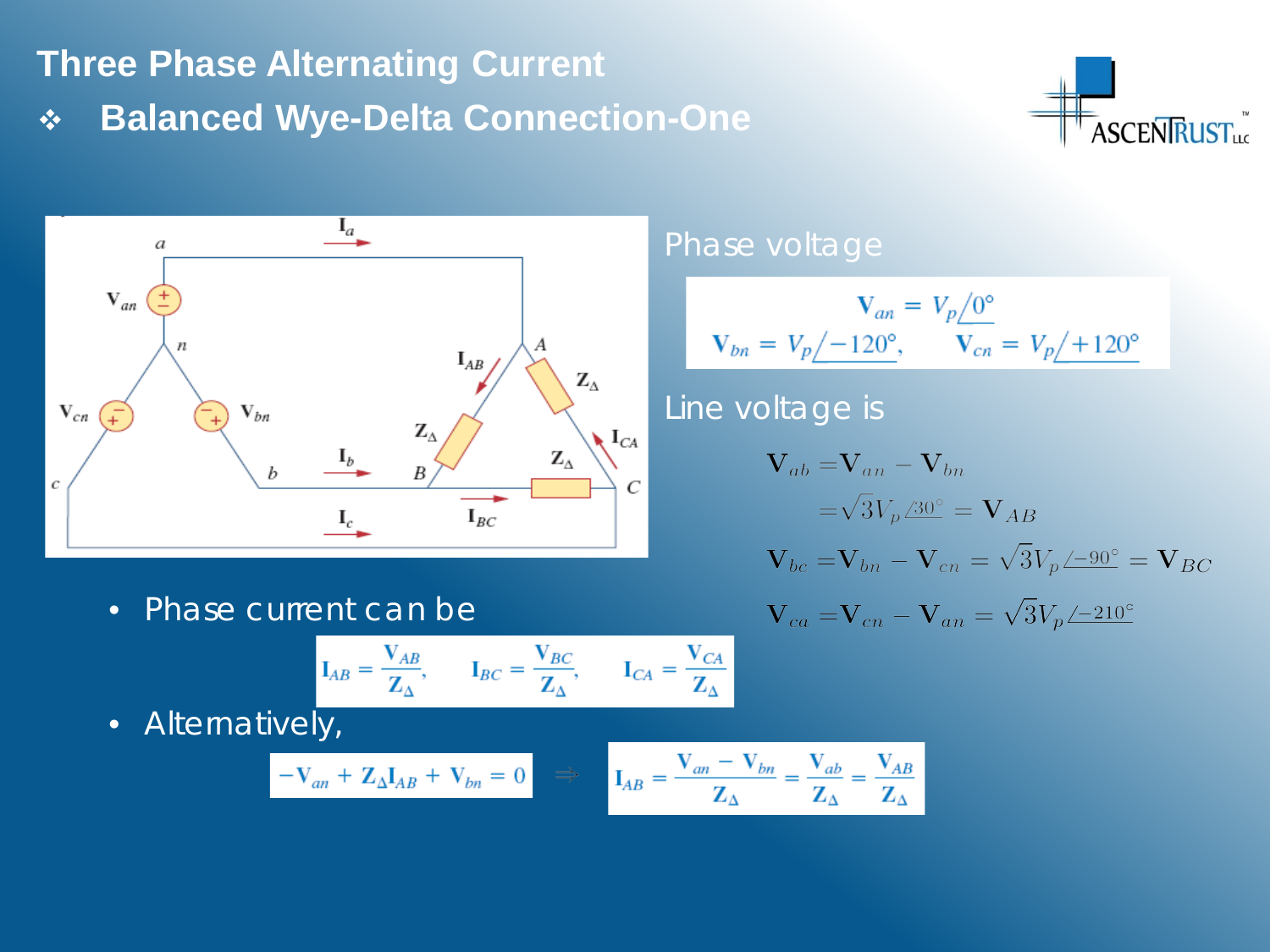**Balanced Wye-Delta Connection-Two** 





Line currents are obtained by KCL

$$
\mathbf{I}_a = \mathbf{I}_{AB} - \mathbf{I}_{CA} = \mathbf{I}_{AB}(1 - 1/-240^\circ)
$$
  
=  $\mathbf{I}_{AB}(1 + 0.5 - j0.866) = \mathbf{I}_{AB}\sqrt{3}/-30^\circ$ 

$$
\mathbf{I}_b = \mathbf{I}_{BC} - \mathbf{I}_{AB}, \qquad \mathbf{I}_c = \mathbf{I}_{CA} - \mathbf{I}_{BC}
$$

• Magnitude of line currents:

$$
I_L = \sqrt{3}I_p
$$

$$
I_p = |\mathbf{I}_{AB}| = |\mathbf{I}_{BC}| = |\mathbf{I}_{CA}|
$$

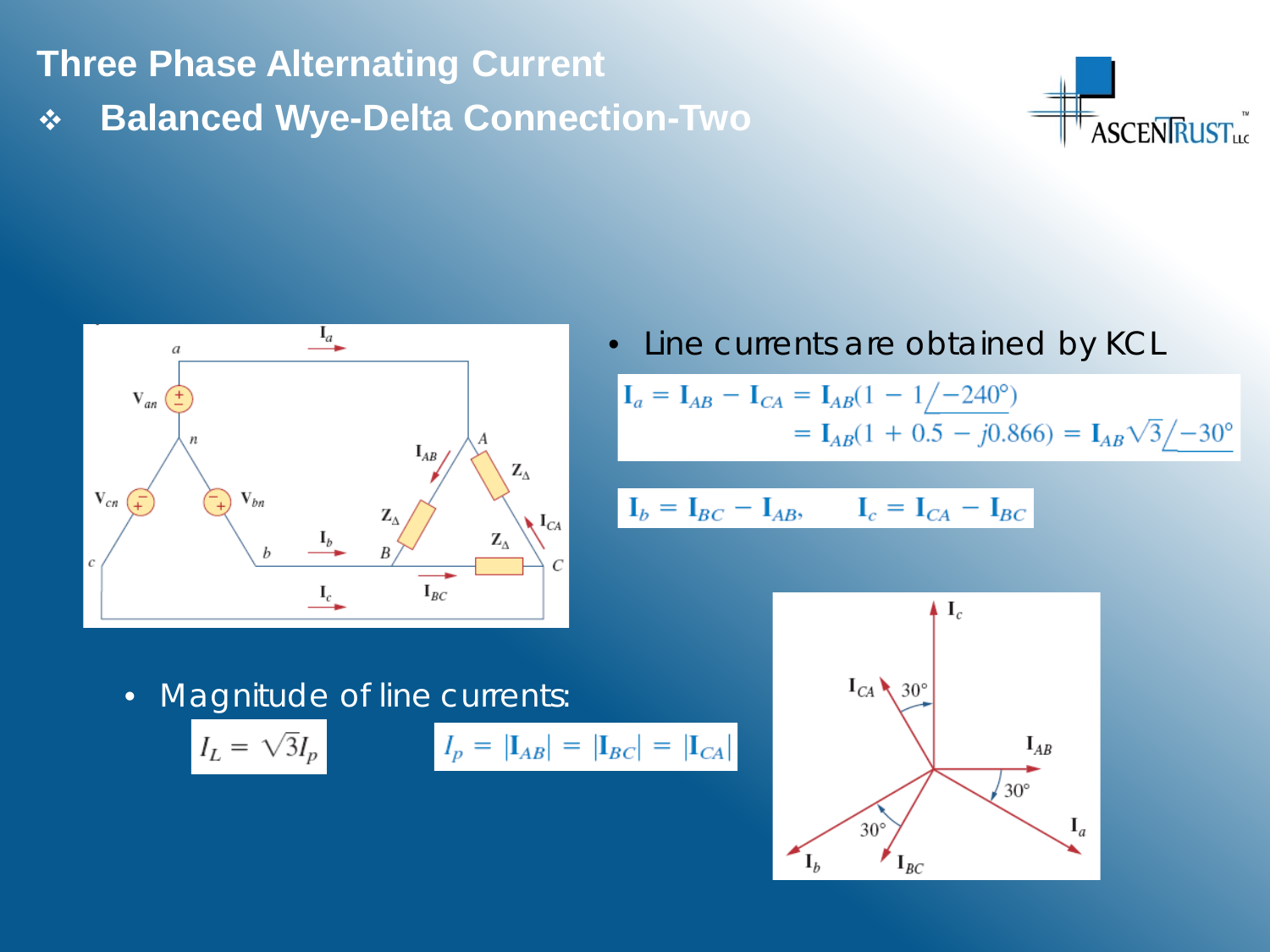# **Balanced Delta-Delta Connection-One**





Assuming a positive sequence, the phase voltages for a deltaconnected source are

$$
V_{ab} = V_p \angle 0^{\circ}
$$
  $\mathbf{V}_{bc} = V_p \angle -120^{\circ}$   $\mathbf{V}_{ca} = V_p \angle +120^{\circ}$ 

 $\Rightarrow$  The line voltages are the same as the phase voltage

The phase currents  $V_{ab} = V_{AB}$ ,  $V_{bc} = V_{BC}$ ,  $V_{ca} = V_{CA}$ 

$$
\mathbf{I}_{AB} = \frac{\mathbf{V}_{AB}}{Z_{\Delta}} = \frac{\mathbf{V}_{ab}}{Z_{\Delta}} \mathbf{I}_{BC} = \frac{\mathbf{V}_{BC}}{Z_{\Delta}} = \frac{\mathbf{V}_{bc}}{Z_{\Delta}} \mathbf{I}_{CA} = \frac{\mathbf{V}_{CA}}{Z_{\Delta}} = \frac{\mathbf{V}_{ca}}{Z_{\Delta}}
$$

The line currents are obtained from the phase currents by applying KCL at nodes *A*, *B*, and *C*

$$
\mathbf{I}_c = \mathbf{I}_{CA} - \mathbf{I}_{BC} \quad \mathbf{I}_b = \mathbf{I}_{BC} - \mathbf{I}_{AB} \quad \mathbf{I}_a = \mathbf{I}_{AB} - \mathbf{I}_{CA}
$$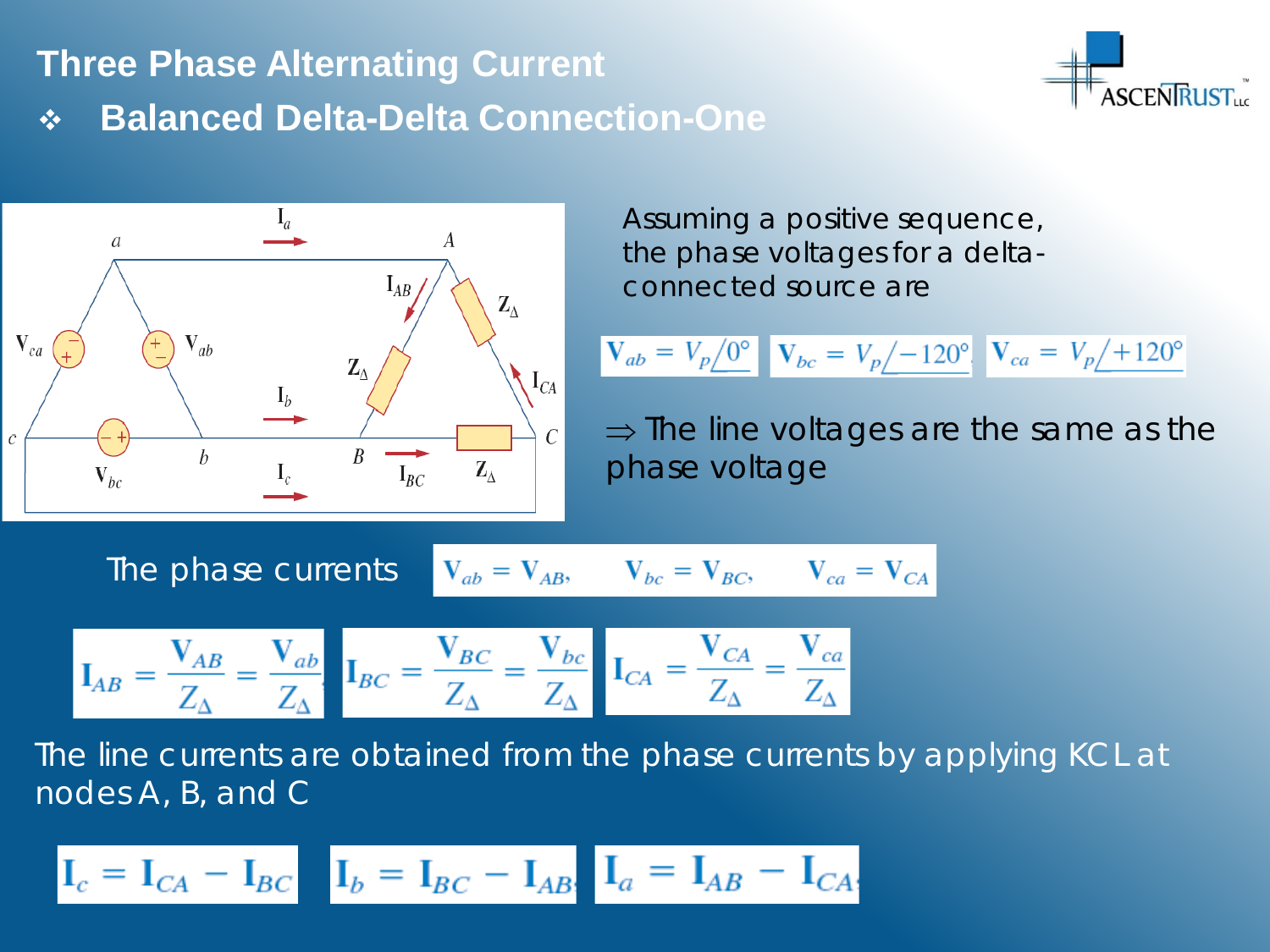## **Three Phase Alternating Current Balanced Delta-Wye Connection**





Assuming the *abc* sequence, the phase voltages of a deltaconnected source are

These are also the line voltages as well as the phase voltages.

$$
\mathbf{V}_{ab} = V_p \underline{\hspace{1cm}} \begin{cases} 0^{\circ} \\ V_{bc} = V_p \underline{\hspace{1cm}} - 120^{\circ} \end{cases}
$$
\n
$$
\mathbf{V}_{ca} = V_p \underline{\hspace{1cm}} + 120^{\circ}
$$

In order to get the line current, apply KVL to loop *aANBba,* 

$$
-\mathbf{V}_{ab} + \mathbf{Z}_{Y}\mathbf{I}_{a} - \mathbf{Z}_{Y}\mathbf{I}_{b} = 0 \Rightarrow \mathbf{Z}_{Y}(\mathbf{I}_{a} - \mathbf{I}_{b}) = \mathbf{V}_{ab} = V_{p}\underline{/0^{\circ}}
$$

$$
\Rightarrow \quad \mathbf{I}_a - \mathbf{I}_b = \frac{V_p/0^{\circ}}{\mathbf{Z}_Y}
$$

 $I_b$  lags  $I_a$  by 120°, since we assumed the *abc* sequence: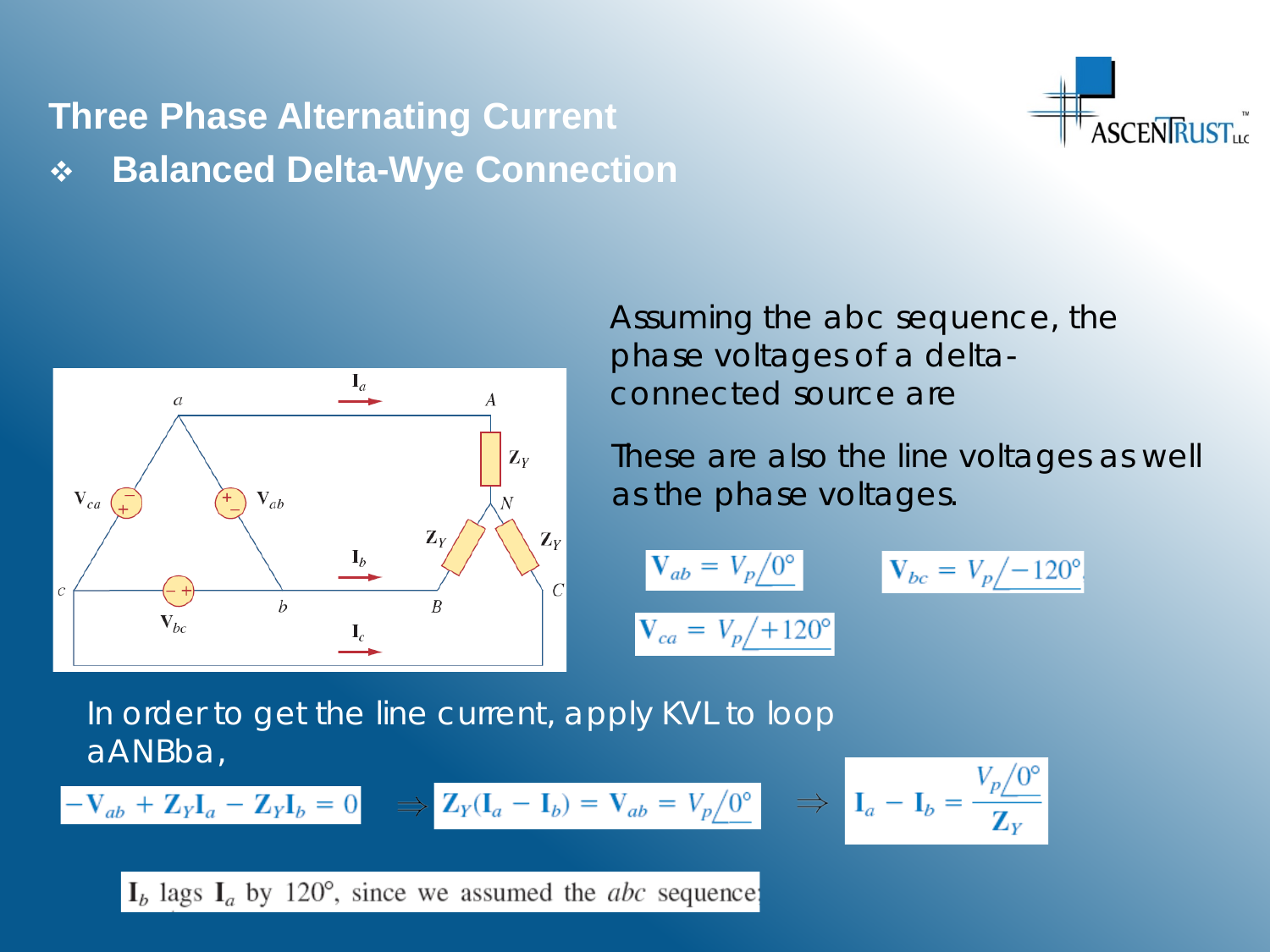### **Delta-Wye Transformation**



- Another possible way to analyze the Delta-Star connection.
	- **\*** Transform Delta connected source to Star connected source
	- \* Analyze the Y-Y connection.
- Observing the phase voltage to line voltage relation in the Y-Y connection





$$
\mathbf{V}_{ab} = V_p \underline{\smash{\big)}\,0^{\circ}}, \qquad \mathbf{V}_{bc} = V_p \underline{\smash{\big)}\,120^{\circ}}\\ \mathbf{V}_{ca} = V_p \underline{\smash{\big)}\,120^{\circ}}
$$

$$
\mathbf{V}_{an} = \frac{V_p}{\sqrt{3}} \angle -30^{\circ}
$$

$$
\mathbf{V}_{bn} = \frac{V_p}{\sqrt{3}} \angle -150^{\circ}, \qquad \mathbf{V}_{cn} = \frac{V_p}{\sqrt{3}} \angle +90^{\circ}
$$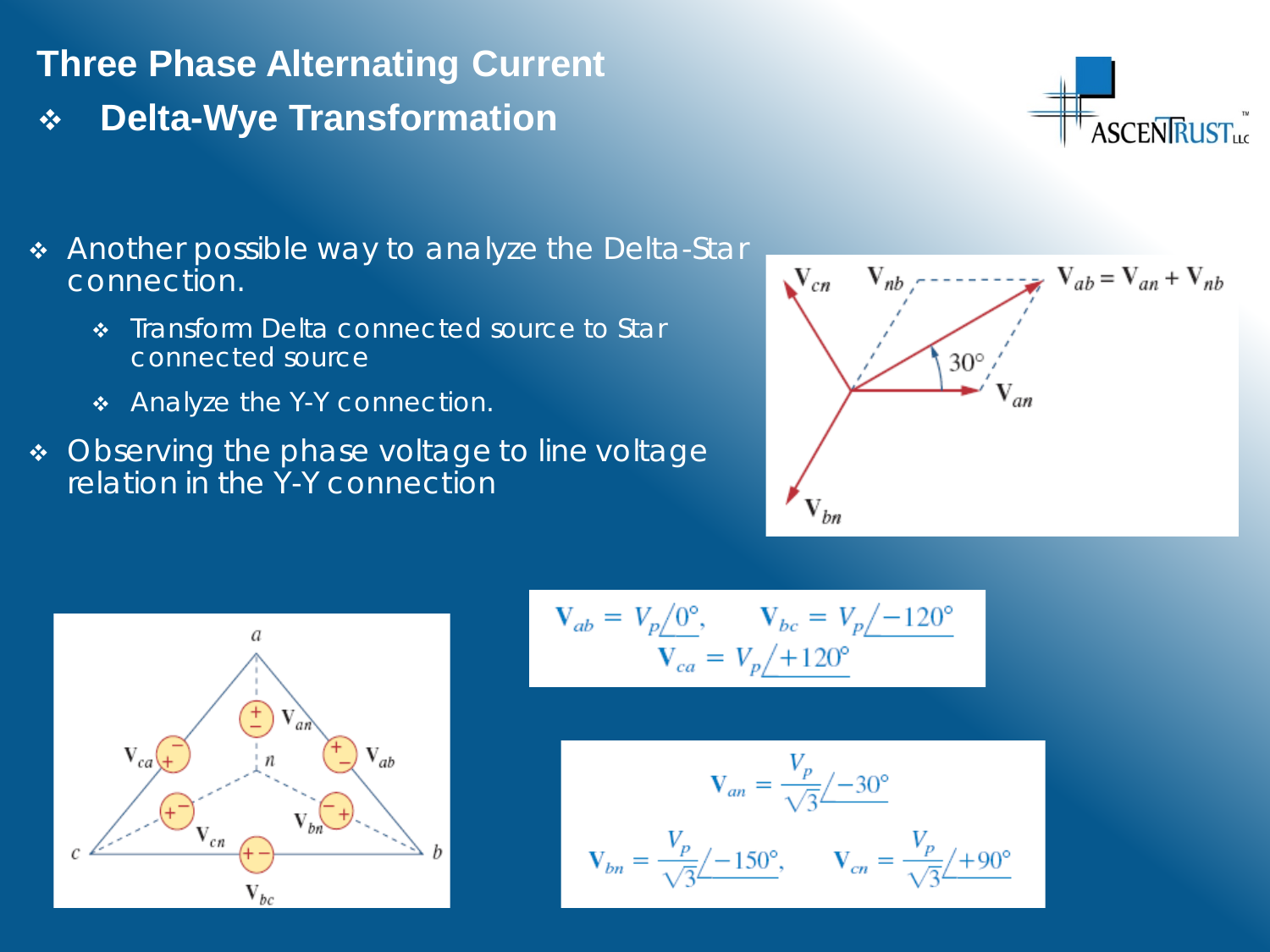**Three Phase Alternating Current Power in a Balanced System-One** 



For a Y-connected load, the phase voltages are  $(V_p$  (rms) of the phase voltage)

$$
v_{AN} = \sqrt{2}V_p \cos \omega t, \qquad v_{BN} = \sqrt{2}V_p \cos(\omega t - 120^\circ)
$$

$$
v_{CN} = \sqrt{2}V_p \cos(\omega t + 120^\circ)
$$

If  $\mathbf{Z}_Y = Z/\theta$ ,

the phase currents lag behind their corresponding phase voltages by  $\theta$ 

$$
i_a = \sqrt{2}I_p \cos(\omega t - \theta)
$$
  $i_b = \sqrt{2}I_p \cos(\omega t - \theta - 120^\circ)$ 

$$
i_c = \sqrt{2}I_p \cos(\omega t - \theta + 120^\circ)
$$

The total instantaneous power in the load is the sum of the instantaneous powers in the three phases

$$
p = p_a + p_b + p_c = v_{AN}i_a + v_{BN}i_b + v_{CN}i_c
$$
  
=  $2V_pI_p[\cos \omega t \cos(\omega t - \theta) + \cos(\omega t - 120^\circ) \cos(\omega t - \theta - 120^\circ)] + \cos(\omega t + 120^\circ) \cos(\omega t - \theta + 120^\circ)]$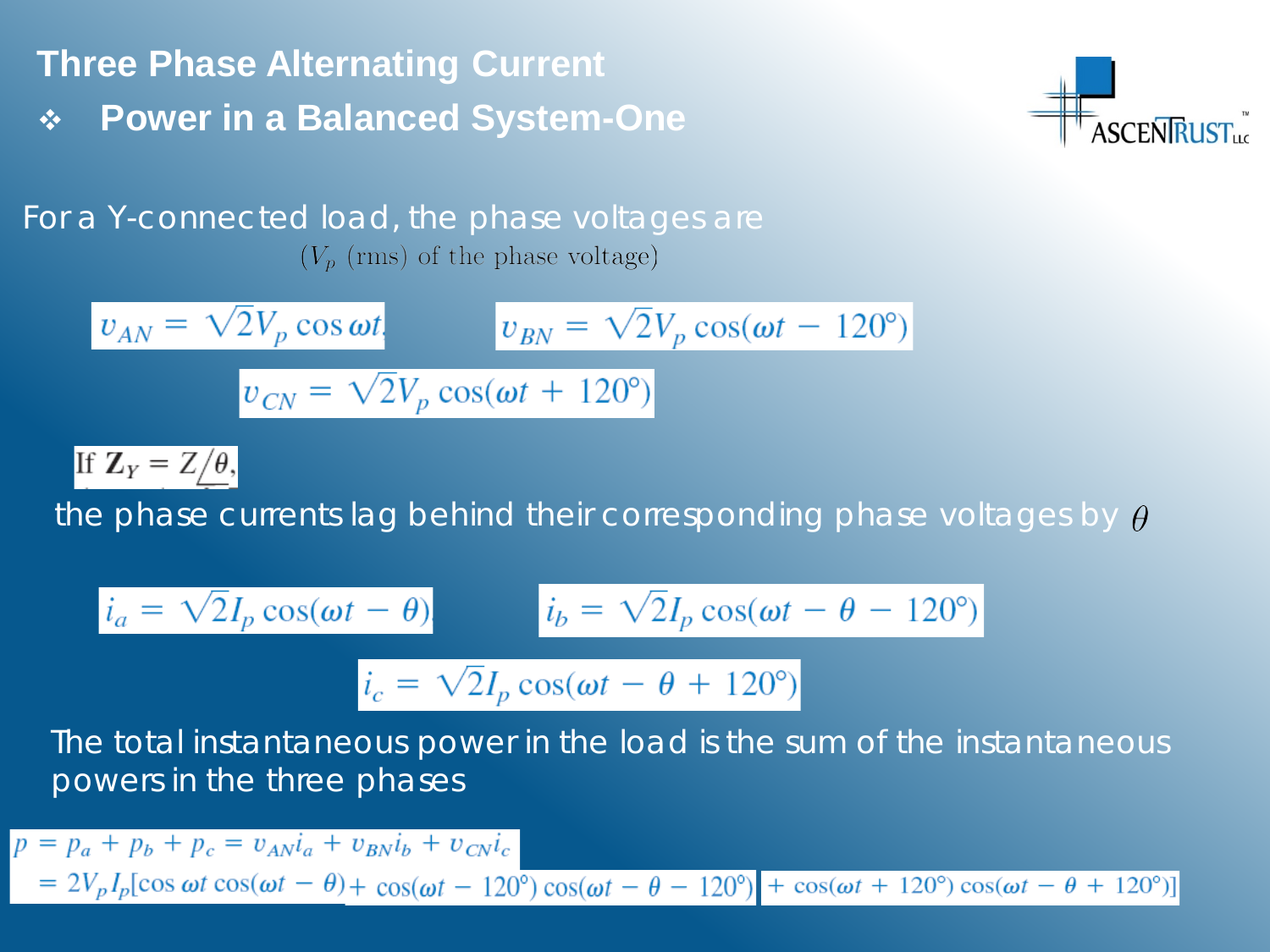**Power in a Balanced System-Two** 

Applying the trigonometric identity,

$$
\cos A \cos B = \frac{1}{2} [\cos(A + B) + \cos(A - B)]
$$

$$
p = V_p I_p [3 \cos \theta + \cos(2\omega t - \theta) + \cos(2\omega t - \theta - 240^\circ)
$$
  
+  $\cos(2\omega t - \theta + 240^\circ)$ ]  
=  $V_p I_p [3 \cos \theta + \cos \alpha + \cos \alpha \cos 240^\circ + \sin \alpha \sin 240^\circ$   
+  $\cos \alpha \cos 240^\circ - \sin \alpha \sin 240^\circ]$   
where  $\alpha = 2\omega t - \theta$   
=  $V_p I_p [3 \cos \theta + \cos \alpha + 2(-\frac{1}{2})\cos \alpha] = 3V_p I_p \cos \theta$ 

Thus the total instantaneous power in a balanced three-phase system is constant—it does not change with time as the instantaneous power of each phase does.

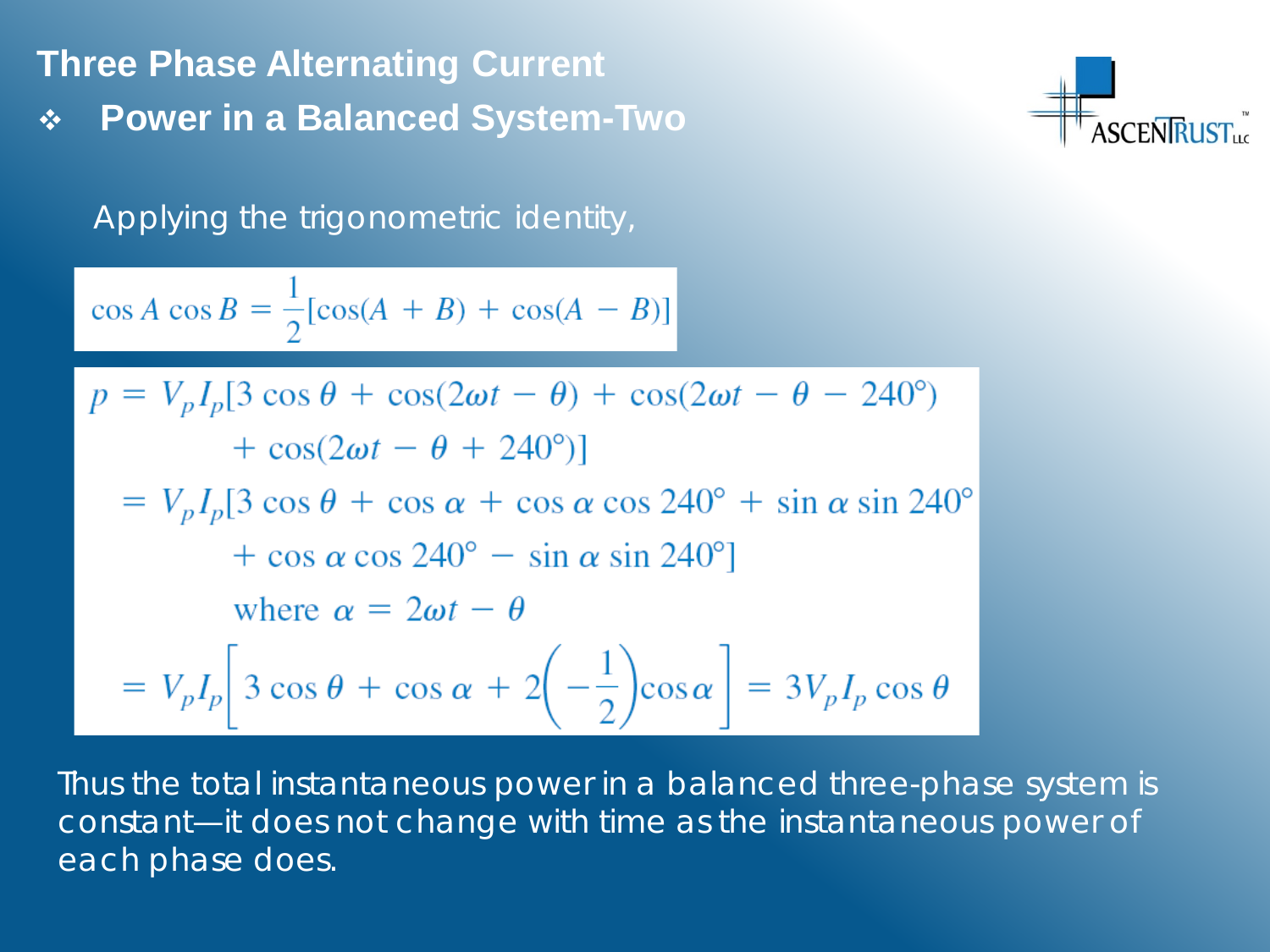**Power in a Balanced System-Three** 



Average power per phase for either the  $\bigwedge$  -connected load or the Y-connected load is *p*/3, or

$$
P_p = V_p I_p \cos \theta
$$

The reactive power per phase

$$
Q_p = V_p I_p \sin \theta
$$

The apparent power per phase

$$
S_p = V_p I_p
$$

The complex power per phase

$$
\mathbf{S}_p = P_p + jQ_p = \mathbf{V}_p \mathbf{I}_p^*
$$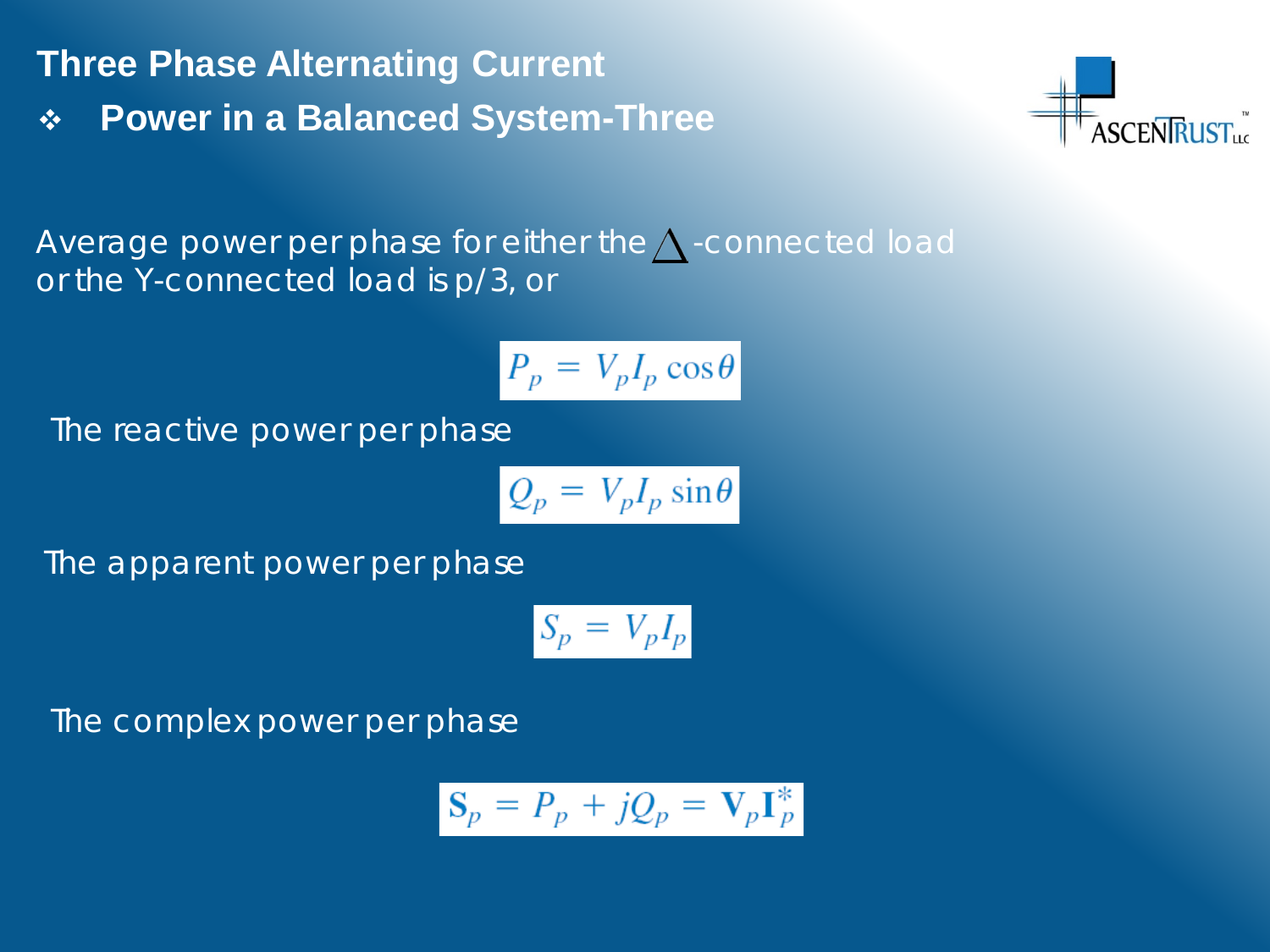**Power in a Balanced System-Four** 



The total average power is the sum of the average powers in the phases

$$
P = P_a + P_b + P_c = 3P_p = 3V_p I_p \cos \theta = \sqrt{3} V_L I_L \cos \theta
$$

The total reactive power

$$
Q = 3V_p I_p \sin \theta = 3Q_p = \sqrt{3} V_L I_L \sin \theta
$$

The total complex power

$$
\mathbf{S} = 3\mathbf{S}_p = 3\mathbf{V}_p \mathbf{I}_p^* = 3I_p^2 \mathbf{Z}_p = \frac{3V_p^2}{\mathbf{Z}_p^*}
$$

where  $\mathbf{Z}_p = Z_p/\theta$  is the load impedance per phase.

$$
\mathbf{S} = P + jQ = \sqrt{3}V_L I_L \underline{\neq \theta}
$$